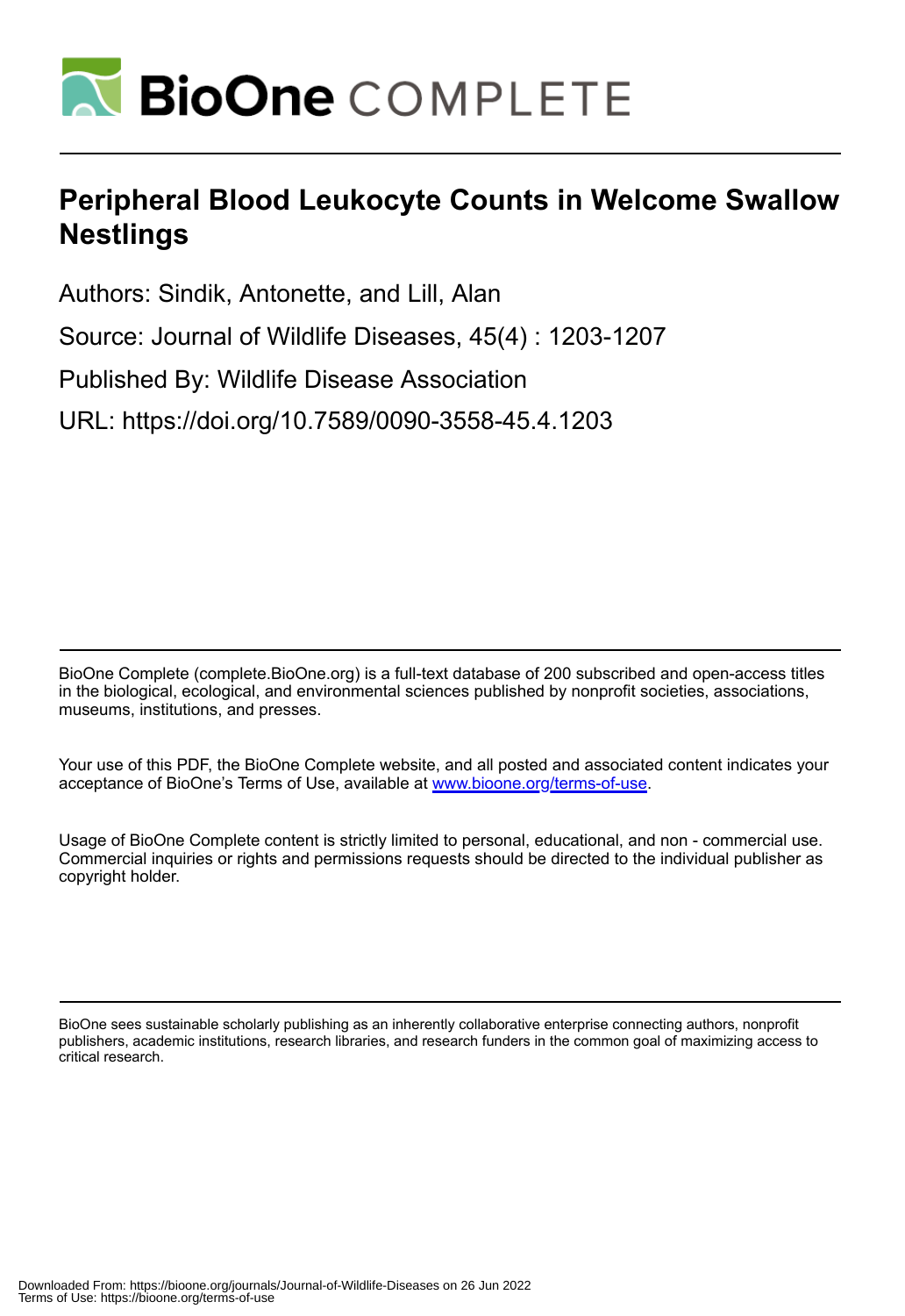## Peripheral Blood Leukocyte Counts in Welcome Swallow Nestlings

Antonette Sindik,<sup>1</sup> and Alan Lill<sup>1,2 1</sup> Wildlife Ecology Research Group, School of Biological Sciences, Monash University Clayton Campus, Victoria, Australia 3800; <sup>2</sup> Corresponding author (Alan.Lill@sci.monash.edu.au)

ABSTRACT: It is unclear whether developmental trends in total leukocyte (WBC) and differential lymphocyte (PropL) counts in peripheral blood of altricial birds typically mirror the known ontogenetic increase in immunocompetence. We documented the development of leukocyte and lymphocyte numbers in peripheral blood of wild, altricial Welcome Swallow (Hirundo neoxena) nestlings. Nestlings had a mass-overshoot–recession growth profile. Hatchlings' mean WBC  $(7.94\times10^5$  cells/l) and PropL (0.65) were respectively  $4\times$  and  $\sim$ 1.7 $\times$  the mean adult value. Both variables declined at a steady rate throughout nestling development and were  $1.3\times$  the mean adult value at fledging. Hatching WBC values that substantially exceeded those of adults could have reflected the parasite- and pathogen-rich nest environment of this species. The developmental declines in peripheral blood WBC and PropL were not inconsistent with an ontogenetic increase in specific immunocompetence; they are likely to have resulted mainly from an increase in the rate of leukocyte trafficking to vulnerable tissues and organs.

Key words: Altricial development, Hirundo neoxena, immunocompetence, leukocyte count, lymphocyte, peripheral blood, Welcome Swallow.

Avian hatchlings are exposed to many parasites and pathogens. They depend for protection on innate immunity and maternal antibodies obtained via the egg yolk, which have a relatively narrow, antigenspecific repertoire (Deeming, 2002; Pihlaja et al., 2006). Endogenous antibodies gradually replace maternal immunoglobulins, but acquired immunity takes several weeks or months to reach adult levels in galliform birds (Klasing and Leschinsky, 1998). However, our knowledge of the ontogeny of innate and acquired immunity in altricial birds contains surprising gaps (Apanius, 1998), with a particular deficiency concerning developmental trends

in numbers and types of leukocytes in peripheral blood. Leukocytes are central in effecting innate and acquired immunocompetence in birds (Klasing and Leschinsky, 1998). Heterophils and lymphocytes are the most numerous and functionally significant leukocytes in adults, the latter being crucial in effecting antibody- and cell-mediated specific immunocompetence.

Leukocyte numbers and activity are not necessarily equivalent in birds (Salvante, 2006) and lymphocytes spend only a limited time in peripheral blood, so it is pertinent to examine whether developmental trends in the total leukocyte count (WBC) and proportional lymphocyte count (PropL) in peripheral blood mirror the agerelated increase in immune function documented for growing nestlings and chicks of several species (Apanius, 1998; Pihlaja et al., 2006). We determined whether the developmental trend in WBC and PropL in peripheral blood of wild Welcome Swallow (Hirundo neoxena) nestlings in southeastern Australia mirrored this widely demonstrated ontogenetic increase in immune function. The WBC and PropL at hatching, asymptotic mass attainment, and fledging were examined to see how closely they approximated to adult values.

The study was conducted from September to December, 2006, at five sites in the Yarra Valley (37 $\degree$ 40'S, 145 $\degree$ 07'E) and one at Clayton  $(37^{\circ}46^{\prime}S, 145^{\circ}07^{\prime}E)$ , Victoria, Australia. Welcome Swallows nested colonially at three sites and in small groups or as solitary pairs at the others. Their cupshaped mud nests were attached to vertical concrete surfaces under bridges and on buildings. These swallows often produce two broods of three to five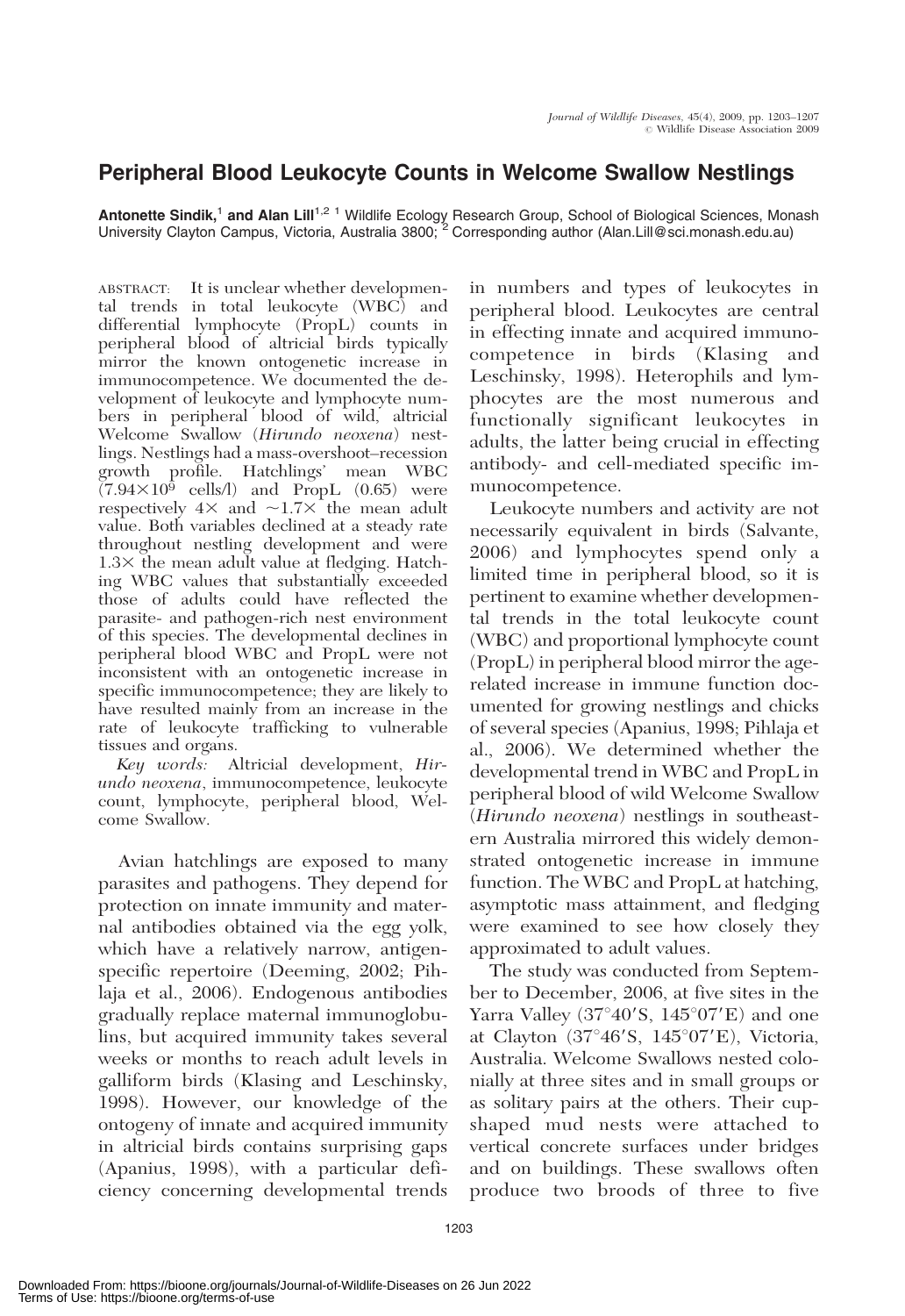nestlings annually and their mean incubation (16 days) and nestling (23 days) periods are comparatively protracted (Simmons and Lill, 2006). Fledglings are comparatively mature and fly fairly proficiently.

Nestlings representing all stages of nestling development  $(n=105)$  and 30 breeding adults were each sampled once. Adults were mist-netted and uniquely banded before release; nestlings were temporarily marked by clipping one rectrix. Birds were weighed  $(\pm 0.5 \text{ g})$  and a small blood sample was taken from the leg or wing by capillarity after venipuncture with a 27-gauge syringe needle. Blood samples for WBC measurement were transported on ice and analysed within 8 hr. The WBC (cells  $\times 10^{9}$ /l blood) was determined in an Improved Neubauer hemocytometer, using 10 µl of blood diluted with Natt and Herricks solution (Campbell, 1995). The PropL was usually determined from three blood smears per bird made by the push-wedge method (Turgeon, 2005) immediately after collection, but a few birds yielded only enough blood for two smears. Smears were airdried but not fixed, stained with Avia $color^{\circledR}$  (Cytocolor Inc., Hinckley, Ohio) within 2 days of collection and examined under  $100\times$  magnification with a binocular microscope. Lymphocytes and other granulocytes were tallied until 50 cells had been counted. The error rate involved in making lymphocyte counts (i.e., the mean variance in values obtained from counts of three slides for each of six birds) was  $7.55 \pm 1.25$ . Least squares regression analysis of developmental trends in WBC (log transformed), PropL, and body mass was conducted with R 2.4.1 (Gentleman and Ihaka, 2006). The regression equations are given in the legends to Figures 1, 2, and 3. The best fit to the mass-age curve was provided by a quadratic regression term, but we also fitted a piecewise linear regression composed of two intersecting straight lines using Oddjob version 5.1 (Dallal, 1989). Nestling age was either



FIGURE 1. Body mass as a function of age in nestling Welcome Swallows. Dashed line is the quadratic regression and solid lines are the two linear regressions with the least difference in slope that fit the mass-age relationship. Quadratic regression equation: Mass  $=$  -0.069(age)<sup>2</sup>+2.349(age) -3.054 (n=74,  $r^2 = 0.944$ ,  $F = 602.7$ ,  $P < 0.001$ ). Linear regression equation for first phase: Mass=1.43(age)-0.917 ( $n=$  $45, r^2 = 0.911, F = 984.391, P < 0.001$ ). Linear regression equation for second phase:  $Mass=0.406(age)+23.97$  $(n=29, r^2=0.024, F=25.745, P<0.001)$ . Mean adult mass shown by a black square  $(SE=0.159 g)$ .

determined from hatching dates or estimated from body mass using our data for known-age nestlings and those of Simmons and Lill (2006). Data are expressed as means $\pm$ standard error.

Nestlings exhibited a mass-overshoot– recession growth profile (Ricklefs et al., 1998), which is particularly apparent from the piecewise linear regression. Nestling mass increased 14.6-fold from hatching (estimated mean 1 g) to fledging (Fig. 1). It increased rapidly to a maximum value



FIGURE 2. Linear regression of leukocyte count in peripheral blood on age of nestling Welcome Swallows. Regression equation:  $log$  WBC= $-0.022(age)$ + 9.924 ( $n=101$ ,  $r^2=0.161$ ,  $F=18.98$ ,  $P<0.001$ ). Adult mean value shown as a black square  $(SE = \pm 0.03)$ .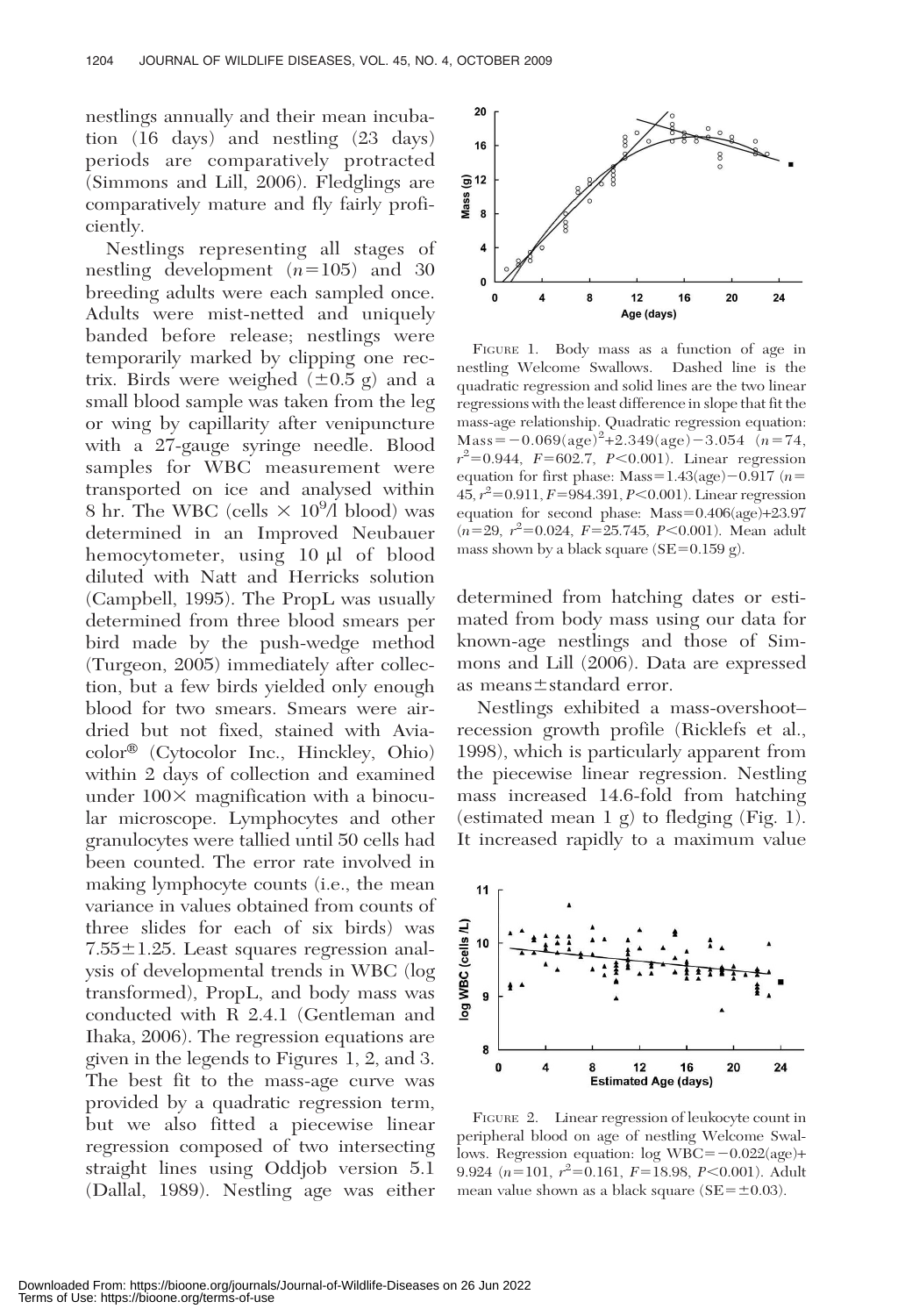

FIGURE 3. Linear regression of proportion of lymphocytes in peripheral blood on age of nestling Welcome Swallows. Regression equation: Proportion of lymphocytes =  $-0.723(age)+65.342$  (n=76,  $r^2 = 0.102$ ,  $F = 8.402$ ,  $P < 0.01$ ). Adult mean value shown as a black square  $(SE = \pm 0.02)$ .

 $\sim$ 19% greater than mean adult mass  $(13.8 \pm 0.2 \text{ g})$  on day 14 (i.e., after  $\sim 61\%$ ) of the nestling period had elapsed). It then slowly decreased, although estimated mean fledging mass was still  $~6\%$  greater than adult mass. Nestling age explained 94% of developmental variation in body mass, but only 2% of the limited variation during the mass recession phase.

Mean hatching WBC  $(7.94\times10^9 \text{ cells/l})$ was nearly  $4\times$  greater than the mean adult value of  $2.02\times10^9$  cells/l. It decreased significantly and steadily during nestling development, but age explained only 16% of the variation (Fig. 2). At fledging it was only  $2.63\times10^9$  cells/l or just  $1.3\times$  the mean adult value. Mean hatching PropL  $(0.65)$  was  $\sim$ 1.7 $\times$  the mean adult value  $(0.39\pm0.02)$ . It decreased significantly and constantly during development (Fig. 3), although nestling age accounted for only 10% of the variation. At asymptotic mass attainment ( $\sim$ day 14), it was still  $\sim$ 1.4 $\times$ the mean adult level and at fledging  $\sim$ 1.3 $\times$  that level.

Avian endogenous immune function is relatively limited at hatching, but increases during development (Apanius, 1998; Klasing and Leschinsky, 1998). This raises the issue of why the Welcome Swallow's peripheral blood WBC and PropL were substantially greater than adult levels at

hatching and declined during nestling development.

Swallows' nests often have particularly high parasite loads (Møller, 1990; Rogers et al., 1991; Christe et al., 2001). Breeding success is reduced more by parasites in the colonially breeding than in the solitarily species and nestlings' cell-mediated immune responsiveness is also greater in the colonial species (Møller et al., 2001). Therefore, because most swallows in this study were colonial breeders, they could potentially have been subject to strong natural selection for early expression of innate immune competence (Apanius, 1998). This hypothesis might explain the relatively high peripheral blood WBC in hatchlings and could be explored by comparing innate immunocompetence levels and peripheral blood differential heterophil counts of hatchling Welcome Swallows in 1) colonially and solitarily breeding populations and 2) with other avian species that are less exposed to nest parasites and pathogens. However, the hypothesis fails to adequately account for the higher peripheral blood PropL in hatchlings than in adults, because lymphocytes are primarily involved in effecting acquired immunocompetence.

The few nestling-adult comparisons of WBC and PropL published for other birds (Fairbrother and O'Loughlin, 1990; Work, 1996; Pap and Márkus, 2003) mirror the disparity between nestlings and adults recorded in Welcome Swallows. Moreover, similar ontogenetic declines in these variables also occur in humans (Lisse et al., 1997) and several other mammals, a generality that gives us confidence that the decrease observed in the swallows was not simply a product of misidentification of early-stage lymphocytes.

Whether or not a developmental decrease in peripheral blood leukocyte counts proves to be widespread among altricial birds, it is not inconsistent with a developmental increase in acquired immunocompetence. Only a small proportion of an altricial bird's leukocyte popu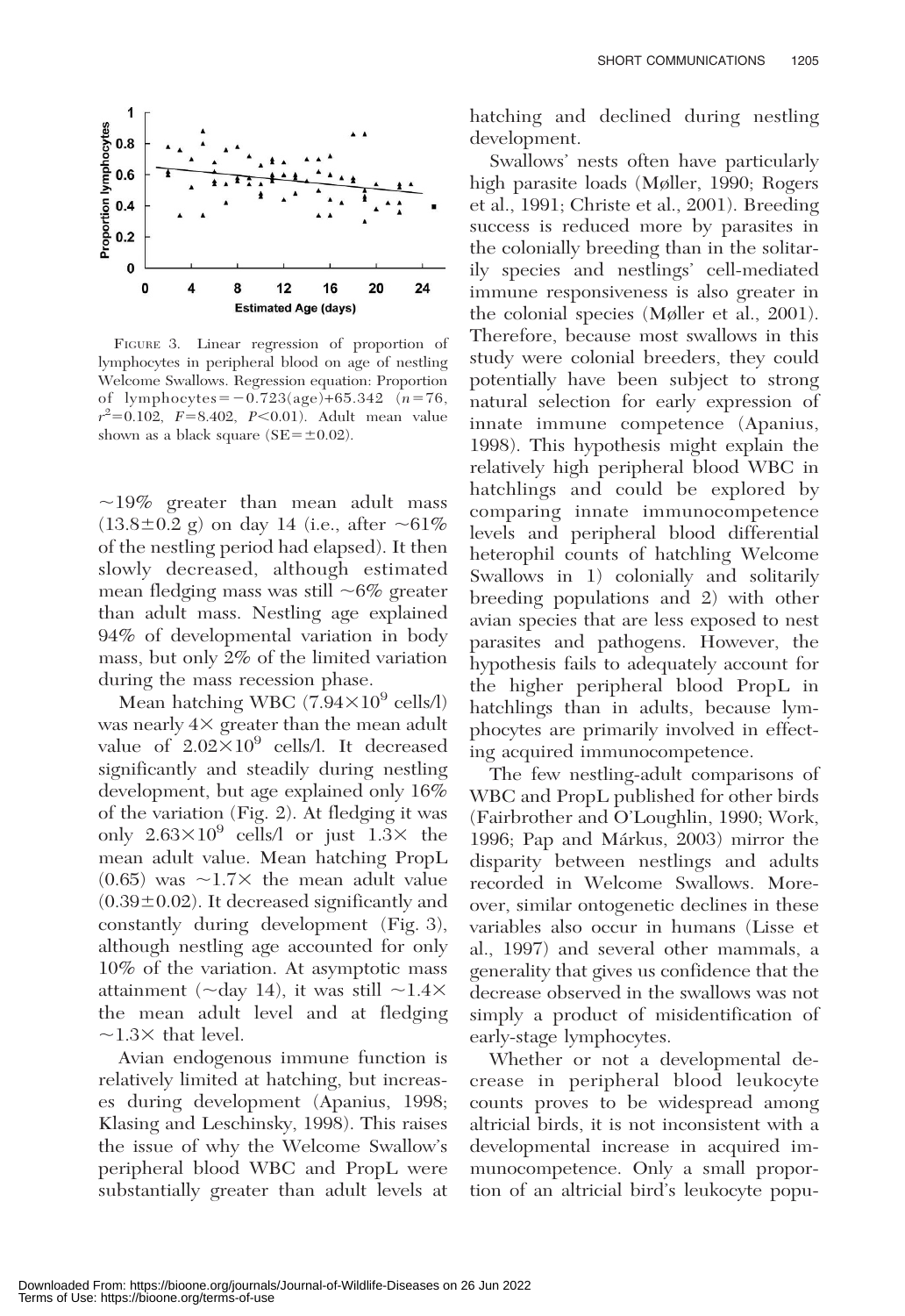lation is present in the peripheral bloodstream at any given time (Apanius, 1998), with a much greater proportion occurring in various organs, including the lymphoid organs. In domestic pigeon (Columba livia) hatchlings, WBC and PropL in the lymphoid organs are well below adult levels and increase in parallel with improving specific immunocompetence during early development (Selvaraj and Pitchappan, 1988). Despite the comparatively low PropL in the pigeon hatchling's lymphoid organs (e.g., 65% of splenocytes), lymphopoiesis during development is clearly sufficient to produce the vast number of lineages and clones required for effective humoral immune function by 3–4 mo of age in this species (Selvaraj and Pitchappan, 1988). Documenting WBC and PropL in the lymphoid and other organs during Welcome Swallow nestlings' development could establish whether an analogous scenario occurs in this species.

The increase in WBC and PropL in the lymphoid organs during early development in pigeons is presumably facilitated mainly by lymphopoeisis continuing well beyond hatching, as in precocial chickens (Klasing and Leschinsky, 1998). The most likely explanation for the decrease in peripheral blood leukocyte counts in Welcome Swallow and other altricial nestlings early in development is an increase in the trafficking rate (Dhabhar et al., 1995) to vulnerable organs and tissues. Later in nestling development, as mature acquired immune function is approached, the rate of lymphopoiesis should decrease, which may augment the decline in peripheral blood leukocyte counts.

Ricklefs et al. (1998) argued that once body mass overshoots adult mass relatively early in development in birds exhibiting a mass-overshoot–recession nestling growth profile such as that of the Welcome Swallow, functional maturation dominates over growth because simultaneous growth and physiologic maturation of tissues are incompatible. We did not determine when

fully mature acquired immunocompetence was attained in Welcome Swallows. Nonetheless, the fact that peripheral blood WBC and PropL declined toward the typical adult level throughout nestling development might indicate that maturation of immunocompetence was not strongly influenced by the attainment of mature body size when only  $\sim 60\%$  of the nestling period had elapsed. This could be tested by applying appropriate challenge techniques (Norris and Evans, 2000) to swallow nestlings before and after the attainment of asymptotic mass.

We thank Victor Apanius for extremely valuable feedback on the manuscript. We also thank Murray Logan, Kylie Eklom, Megan Price, and Christopher Johnstone for sharing their statistical or hematologic expertise. The study was approved by the Monash University School of Biological Sciences Animal Ethics Committee.

## LITERATURE CITED

- APANIUS, V. 1998. The immune system. In Avian growth and development: evolution within the altricial-precocial spectrum, J. M. Starck and R. E. Ricklefs (eds.). Oxford University Press, Oxford, UK, pp. 203–217.
- CAMPBELL, T. W. 1995. Avian hematology and cytology. Iowa State University Press, Ames, Iowa, pp. 10–11.
- CHRISTE, P., F. DE LOPE, G. GONZÁLEZ, N. SAINO, AND A. P. MØLLER. 2001. The influence of weather conditions and ectoparasites on immune responses, morphology and recapture probability of nestling house martins (Delichon urbica). Oecologia 126: 333–338.
- DALLAL, G. E. 1989. Oddjob: A collection of miscellaneous statistical techniques. American Statistician 43: 270.
- DEEMING, D. C. 2002. Embryonic development and utilisation of egg components. In Avian incubation: Behaviour, environment and evolution, D. C. Deeming (ed.). Oxford University Press, Oxford, UK, pp. 43–53.
- DHABHAR, F. S., A. H. MILLER, B. S. MCEWEN, AND R. L. SPENCERS. 1995. Effects of stress on immune cell distribution: Dynamics and hormonal mechanisms. Journal of Immunology 154: 5511–5527.
- FAIRBROTHER, A., AND D. O'LOUGHLIN. 1990. Differential white blood cell values of the mallard (Anas platyrynchos) across different ages and reproductive states. Journal of Wildlife Diseases 26: 78–82.